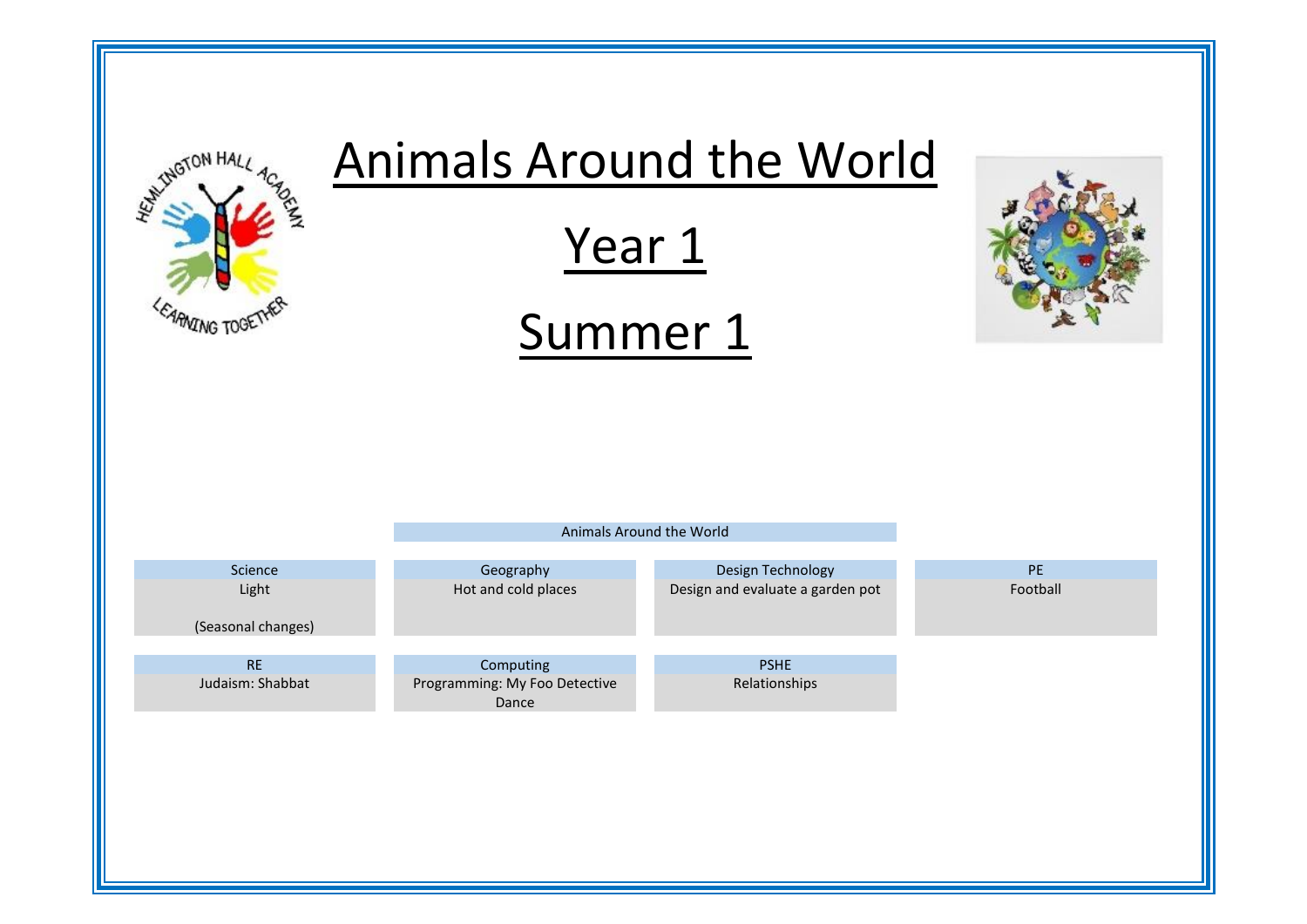**Science** 

| Light                                                                                                                                                                                                                                                                                                                                                                                                                                                                                                                                                                                                                                                                                                                                                                                                                                                                                                                                                                                                                                                                                                                                                                                                                                                                      |                                                                                                                                                                                                                                   | Term: 5                                                                                                                                                                             | Year: 1                                            |                   |
|----------------------------------------------------------------------------------------------------------------------------------------------------------------------------------------------------------------------------------------------------------------------------------------------------------------------------------------------------------------------------------------------------------------------------------------------------------------------------------------------------------------------------------------------------------------------------------------------------------------------------------------------------------------------------------------------------------------------------------------------------------------------------------------------------------------------------------------------------------------------------------------------------------------------------------------------------------------------------------------------------------------------------------------------------------------------------------------------------------------------------------------------------------------------------------------------------------------------------------------------------------------------------|-----------------------------------------------------------------------------------------------------------------------------------------------------------------------------------------------------------------------------------|-------------------------------------------------------------------------------------------------------------------------------------------------------------------------------------|----------------------------------------------------|-------------------|
| Foundations of previous learning:<br><b>ELGS that feed into Science:</b><br>Understanding the World: Children know about similarities and differences in relation to places, objects, materials and living things. They talk about the features of their own immediate environment and how environments mi<br>another. They make observations of animals and plants and explain why some things occur, and talk about changes.<br>Physical Development: Children know the importance for good health of physical exercise, and a healthy diet, and talk about ways to keep healthy and safe. They manage their own basic hygiene and personal needs successfully<br>and going to the toilet independently.<br>Mathematics: Children use everyday language to talk about size, weight, capacity, position, distance, time and money to compare quantities and objects and to solve problems. They recognise, create and describe patterns. Th<br>characteristics of everyday objects and shapes and use mathematical language to describe them.<br>Communication and Language: Children follow instructions involving several ideas or actions. They answer 'how' and 'why' questions about their experiences and in response to stories or events.<br><b>Unit Learning</b> |                                                                                                                                                                                                                                   |                                                                                                                                                                                     |                                                    |                   |
|                                                                                                                                                                                                                                                                                                                                                                                                                                                                                                                                                                                                                                                                                                                                                                                                                                                                                                                                                                                                                                                                                                                                                                                                                                                                            |                                                                                                                                                                                                                                   |                                                                                                                                                                                     |                                                    |                   |
| <i>*NC Objective - Coverage</i>                                                                                                                                                                                                                                                                                                                                                                                                                                                                                                                                                                                                                                                                                                                                                                                                                                                                                                                                                                                                                                                                                                                                                                                                                                            | <b>Skills</b>                                                                                                                                                                                                                     | Knowledge                                                                                                                                                                           |                                                    | <b>Vocabulary</b> |
| Observe the apparent movement of the sun during the day<br>Observe light coming from a light source. Observe light<br>being blocked by an object to create a shadow.                                                                                                                                                                                                                                                                                                                                                                                                                                                                                                                                                                                                                                                                                                                                                                                                                                                                                                                                                                                                                                                                                                       | Remember some simple science facts<br>Use & remember science words during activity<br>Describe what is happening using science (help)<br>Use a simple table by recording in words & numbers<br>Add to block charts by counting up | To know where light comes from.<br>To know how to make a dark place light.<br>To find shadows.<br>To know shadows are different.<br>To know how to stay safe in the light and dark. | Light<br>Dark<br>Lighter<br>Darker<br>light source |                   |
| Investigate how to make a place lighter and darker.                                                                                                                                                                                                                                                                                                                                                                                                                                                                                                                                                                                                                                                                                                                                                                                                                                                                                                                                                                                                                                                                                                                                                                                                                        | <b>Assessment of Skills</b>                                                                                                                                                                                                       | <b>Assessment of Knowledge</b>                                                                                                                                                      | light ray                                          |                   |
| Know light and dark safety.                                                                                                                                                                                                                                                                                                                                                                                                                                                                                                                                                                                                                                                                                                                                                                                                                                                                                                                                                                                                                                                                                                                                                                                                                                                | <b>Explaining Science</b><br>Data, Tables and Graphs.<br>(See Phil Watkins assessment board)                                                                                                                                      | Where does light come from?<br>How can we make a dark place light?<br>Where do we find shadows?<br>Are all shadows the same?<br>How can we stay safe in the light and dark?         | shadow<br>day length                               |                   |

| Year: 1<br>Seasonal changes<br>Term: Across the year                                                                                                                                                                                                                                                                                                                                                                                                                                                                                                                                                                                                                                                                                                                                                                                                                                                                                                                                                                                                                                                                                                                                                                                               |                                                                                                                             |                                                                                                                                                                                  |                                                       |                                                        |  |
|----------------------------------------------------------------------------------------------------------------------------------------------------------------------------------------------------------------------------------------------------------------------------------------------------------------------------------------------------------------------------------------------------------------------------------------------------------------------------------------------------------------------------------------------------------------------------------------------------------------------------------------------------------------------------------------------------------------------------------------------------------------------------------------------------------------------------------------------------------------------------------------------------------------------------------------------------------------------------------------------------------------------------------------------------------------------------------------------------------------------------------------------------------------------------------------------------------------------------------------------------|-----------------------------------------------------------------------------------------------------------------------------|----------------------------------------------------------------------------------------------------------------------------------------------------------------------------------|-------------------------------------------------------|--------------------------------------------------------|--|
| Foundations of previous learning:<br><b>ELGS that feed into Science:</b><br>Understanding the World: Children know about similarities and differences in relation to places, objects, materials and living things. They talk about the features of their own immediate environment and how environments mi<br>another. They make observations of animals and plants and explain why some things occur, and talk about changes.<br>Physical Development: Children know the importance for good health of physical exercise, and a healthy diet, and talk about ways to keep healthy and safe. They manage their own basic hygiene and personal needs successfully<br>and going to the toilet independently.<br>Mathematics: Children use everyday language to talk about size, weight, capacity, position, distance, time and money to compare quantities and objects and to solve problems. They recognise, create and describe patterns. Th<br>characteristics of everyday objects and shapes and use mathematical language to describe them.<br>Communication and Language: Children follow instructions involving several ideas or actions. They answer 'how' and 'why' questions about their experiences and in response to stories or events. |                                                                                                                             |                                                                                                                                                                                  |                                                       |                                                        |  |
|                                                                                                                                                                                                                                                                                                                                                                                                                                                                                                                                                                                                                                                                                                                                                                                                                                                                                                                                                                                                                                                                                                                                                                                                                                                    | <b>Unit Learning</b>                                                                                                        |                                                                                                                                                                                  |                                                       |                                                        |  |
| <b>NC Objective - Coverage</b>                                                                                                                                                                                                                                                                                                                                                                                                                                                                                                                                                                                                                                                                                                                                                                                                                                                                                                                                                                                                                                                                                                                                                                                                                     | <b>Skills</b>                                                                                                               | Knowledge                                                                                                                                                                        |                                                       | <b>Vocabulary</b>                                      |  |
| Observe the apparent movement of the sun during the day<br>Observe changes across the four seasons                                                                                                                                                                                                                                                                                                                                                                                                                                                                                                                                                                                                                                                                                                                                                                                                                                                                                                                                                                                                                                                                                                                                                 | Use relevant words when I talk or write<br>Add to block charts and pictograms                                               | Describe the weather<br>To know there are four seasons                                                                                                                           | Season<br>Sun<br>Sky                                  | Week<br>Day<br>weather (various)                       |  |
| Observe and describe weather associated with the seasons<br>and how day length varies                                                                                                                                                                                                                                                                                                                                                                                                                                                                                                                                                                                                                                                                                                                                                                                                                                                                                                                                                                                                                                                                                                                                                              | <b>Assessment of Skills</b><br><b>Explaining science</b><br>Data, tables and graphs<br>(See Phil Watkins Assessment boards) | <b>Assessment of Knowledge</b><br>Can you tell me what the weather is like today?<br>What season is it?<br>What are the other seasons called?<br>What is it like in Autumn etc.? | Autumn<br>Winter<br>Spring<br>Summer<br>Year<br>Month | temperature<br>rainfall<br>day length<br>sun<br>shadow |  |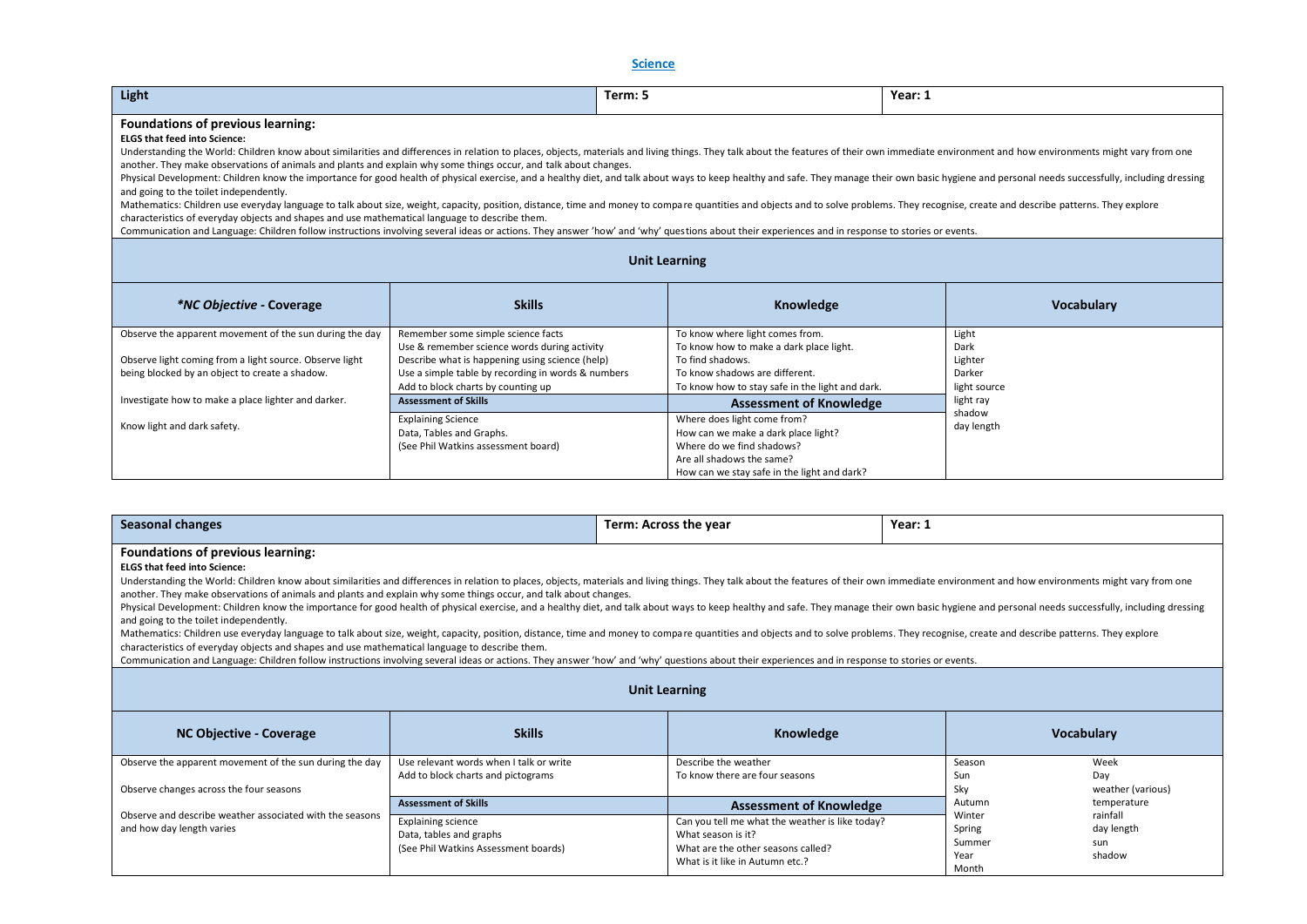# **Geography**

| Animals Around the World - Hot and Cold Places                                                                                                                                                                                                                                                                                                                                                                                                                                                                                                                                                                                                                                                                                                                                                                                                                                                                     |                                                                                                                                                                                                                                                                                                                                                                                                                                                                                                                                                                                                              |  | <b>Topic: Animals Around the world</b>                                                                                                                                                                                                                                                                                                                                                                                                    | <b>Term: Summer 1</b> |                                                                                                                                                                                                           | Year: 1           |
|--------------------------------------------------------------------------------------------------------------------------------------------------------------------------------------------------------------------------------------------------------------------------------------------------------------------------------------------------------------------------------------------------------------------------------------------------------------------------------------------------------------------------------------------------------------------------------------------------------------------------------------------------------------------------------------------------------------------------------------------------------------------------------------------------------------------------------------------------------------------------------------------------------------------|--------------------------------------------------------------------------------------------------------------------------------------------------------------------------------------------------------------------------------------------------------------------------------------------------------------------------------------------------------------------------------------------------------------------------------------------------------------------------------------------------------------------------------------------------------------------------------------------------------------|--|-------------------------------------------------------------------------------------------------------------------------------------------------------------------------------------------------------------------------------------------------------------------------------------------------------------------------------------------------------------------------------------------------------------------------------------------|-----------------------|-----------------------------------------------------------------------------------------------------------------------------------------------------------------------------------------------------------|-------------------|
| Foundations of previous learning:<br>Children know about similarities and differences in relation to places, objects, materials and living things. They talk about the features of their own immediate environment and<br>how environments might vary from one another.<br>Year1: children should know the countries that make up the UK as this has linked to Dinosaurs and An Island Home. Their vocabulary will have been further developed through An<br>island Home with children being very confident with vocabulary relating to coast lines. Through looking at coastal regions relating to fossils the children have compared their local<br>environment to one other place and identified similarities and differences. The children have developed their use of simple locational language by using maps included in the<br>stories of Katie Morag and other related resources.<br><b>Unit Learning</b> |                                                                                                                                                                                                                                                                                                                                                                                                                                                                                                                                                                                                              |  |                                                                                                                                                                                                                                                                                                                                                                                                                                           |                       |                                                                                                                                                                                                           |                   |
| <b>NC Objective - Coverage</b>                                                                                                                                                                                                                                                                                                                                                                                                                                                                                                                                                                                                                                                                                                                                                                                                                                                                                     | <b>Skills</b>                                                                                                                                                                                                                                                                                                                                                                                                                                                                                                                                                                                                |  | Knowledge                                                                                                                                                                                                                                                                                                                                                                                                                                 |                       |                                                                                                                                                                                                           | <b>Vocabulary</b> |
| <b>Locational knowledge</b><br>To name, locate and identify characteristics of the 4<br>countries of the United Kingdom.<br>Human and physical geography<br>To identify seasonal and daily weather patterns in the<br>United Kingdom and the location of hot and cold areas<br>of the world in relation to the Equator and the North<br>and South Poles<br>Geographical skills and fieldwork<br>To use world maps, atlases and globes to identify the<br>United Kingdom and its countries,<br>To use aerial photographs and plan perspectives to<br>recognise landmarks and basic human and physical<br>features; devise a simple map; and use and construct<br>basic symbols in a key                                                                                                                                                                                                                             | Knowledge & Understanding<br>Ask and respond to questions about<br>places/environment.<br>Use the correct terms for simple geographical features<br>in the local environment.<br>Practical<br>Draw a simple map (e.g. of an imaginary place from a<br>story), labelling particular features.<br>Name, describe and group features of the<br>home/school environment from first hand<br>observation, responding to simple questions.<br>Use basic geographical vocabulary to name physical<br>and human features of familiar places.<br>Use maps, pictures and stories to find out about<br>different places. |  | To identify and classify different animals.<br>To understand where different animals come from in<br>the world.<br>Locate the habitats of the different animals on a world<br>map.<br>To understand the habitat and landscape of the<br>different countries linked to the habitats of each<br>animal.<br>Locate different animals within the local community.<br>To create a map of the school grounds placing the<br>different habitats. |                       | Classify<br>Map<br>Atlas<br>World<br>Continents<br>Animals<br>Habitats<br>Community<br>Key<br>Adaptation<br>Landscape<br>Observations<br>Physical features<br>Human features<br>Co-ordinates<br>Countries |                   |
|                                                                                                                                                                                                                                                                                                                                                                                                                                                                                                                                                                                                                                                                                                                                                                                                                                                                                                                    | <b>Assessment of Skills</b><br>Draw a simple map (e.g. of an imaginary place from a<br>story), labelling particular features.<br>Explain what changes are taking place in the local<br>environment.                                                                                                                                                                                                                                                                                                                                                                                                          |  | <b>Assessment of Knowledge</b><br>Can you find the countries using an atlas that different<br>animals come from?<br>Can you explain why some animals live in the<br>particular habitat identified? (Landscape features)?<br>Can you draw a map of the school grounds showing<br>the different habitats?                                                                                                                                   |                       |                                                                                                                                                                                                           |                   |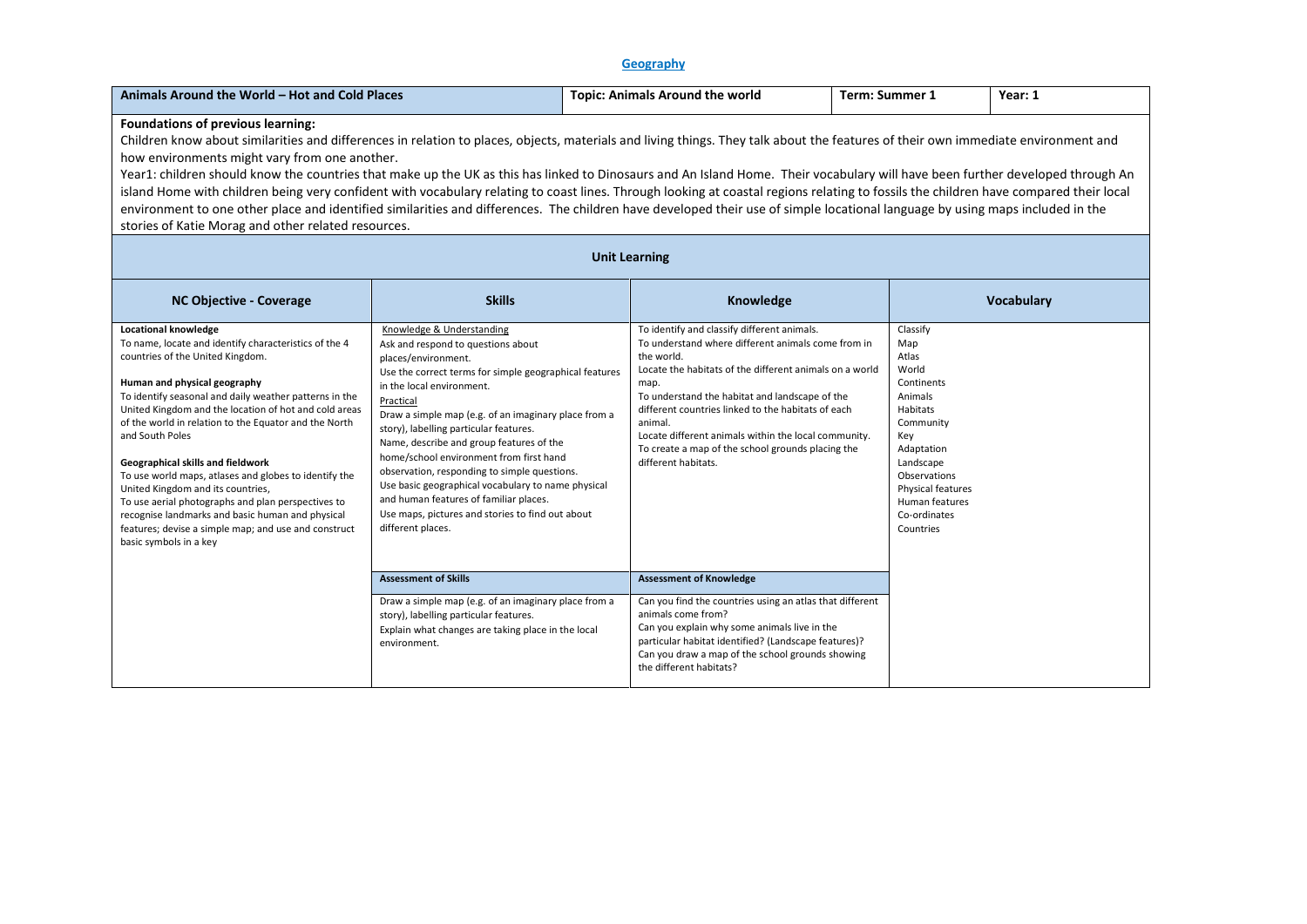# **Design Technology**

| Design and evaluate a garden pot                                                                                                                                                                                                                                                                                                                                                                                                                                                                                                                                                                                                                                                                                                                                                                                                                                                                                                                                                                                                                    |                                                                                                                                                                                                                                                                                                                                                                                                                                                                                                                                                                                                                                                                                                                                                                                                                                                                                                                                             | <b>Topic: Animals around the world</b> |                                                                                                                                                                                                                                                                                                                                                                                                                                                                                                                                               | Term: Summer 1 |                                                                                                                                                                                      | Year: 1           |
|-----------------------------------------------------------------------------------------------------------------------------------------------------------------------------------------------------------------------------------------------------------------------------------------------------------------------------------------------------------------------------------------------------------------------------------------------------------------------------------------------------------------------------------------------------------------------------------------------------------------------------------------------------------------------------------------------------------------------------------------------------------------------------------------------------------------------------------------------------------------------------------------------------------------------------------------------------------------------------------------------------------------------------------------------------|---------------------------------------------------------------------------------------------------------------------------------------------------------------------------------------------------------------------------------------------------------------------------------------------------------------------------------------------------------------------------------------------------------------------------------------------------------------------------------------------------------------------------------------------------------------------------------------------------------------------------------------------------------------------------------------------------------------------------------------------------------------------------------------------------------------------------------------------------------------------------------------------------------------------------------------------|----------------------------------------|-----------------------------------------------------------------------------------------------------------------------------------------------------------------------------------------------------------------------------------------------------------------------------------------------------------------------------------------------------------------------------------------------------------------------------------------------------------------------------------------------------------------------------------------------|----------------|--------------------------------------------------------------------------------------------------------------------------------------------------------------------------------------|-------------------|
| Foundations of previous learning:<br>Children will have represented their own ideas, thoughts and feelings through design and technology, art, music, dance, role play and stories.                                                                                                                                                                                                                                                                                                                                                                                                                                                                                                                                                                                                                                                                                                                                                                                                                                                                 |                                                                                                                                                                                                                                                                                                                                                                                                                                                                                                                                                                                                                                                                                                                                                                                                                                                                                                                                             |                                        |                                                                                                                                                                                                                                                                                                                                                                                                                                                                                                                                               |                |                                                                                                                                                                                      |                   |
|                                                                                                                                                                                                                                                                                                                                                                                                                                                                                                                                                                                                                                                                                                                                                                                                                                                                                                                                                                                                                                                     | <b>Unit Learning</b>                                                                                                                                                                                                                                                                                                                                                                                                                                                                                                                                                                                                                                                                                                                                                                                                                                                                                                                        |                                        |                                                                                                                                                                                                                                                                                                                                                                                                                                                                                                                                               |                |                                                                                                                                                                                      |                   |
| <b>NC Objective - Coverage</b>                                                                                                                                                                                                                                                                                                                                                                                                                                                                                                                                                                                                                                                                                                                                                                                                                                                                                                                                                                                                                      | <b>Skills</b>                                                                                                                                                                                                                                                                                                                                                                                                                                                                                                                                                                                                                                                                                                                                                                                                                                                                                                                               |                                        | Knowledge                                                                                                                                                                                                                                                                                                                                                                                                                                                                                                                                     |                |                                                                                                                                                                                      | <b>Vocabulary</b> |
| When designing and making, pupils should be taught to:<br>Design<br>Design purposeful, functional, appealing products for<br>themselves and other users based on design criteria<br>Generate, develop, model and communicate their ideas<br>through talking, drawing, templates, mock-ups and, where<br>appropriate, information and communication technology<br>Make<br>Select from and use a range of tools and equipment to<br>perform practical tasks [for example, cutting, shaping,<br>joining and finishing]<br>Select from and use a wide range of materials and<br>components, including construction materials, textiles and<br>ingredients, according to their characteristics<br>Evaluate<br>Explore and evaluate a range of existing products<br>Evaluate their ideas and products against design criteria<br>Technical knowledge<br>To build structures, exploring how they can be made<br>stronger, stiffer and more stable<br>To explore and use mechanisms [for example, levers,<br>sliders, wheels and axles], in their products. | Plan and communicate ideas<br>Draw on their own experience to help generate ideas.<br>Suggest ideas and explain what they are going to do.<br>Identify a target group for what they intend to design and<br>make.<br>Model their ideas in card and paper.<br>Develop their design ideas applying findings from their<br>research.<br>Make (technical knowledge)<br>Make their design using appropriate techniques.<br>With help, measure, mark out, cut and shape a range of<br>materials.<br>Assemble, join and combine materials and components<br>together using a variety of temporary methods, e.g. glue<br>or masking tape.<br>Use simple finishing techniques to improve the<br>appearance of their product.<br><b>Evaluate</b><br>Evaluate their product by discussing how well it works in<br>relation to the purpose.<br>Evaluate their product by asking questions about what<br>they have made and how they have gone about it. |                                        | To know the names of each different type of pot.<br>To know the different methods used when creating a pot<br>(pinch, coil, slab etc.)<br>To identify an appropriate method to fit with our design<br>criteria.<br>To research, plan, design, make and evaluate their pot.<br>To identify strengths and areas for improvement with their<br>finished product.                                                                                                                                                                                 |                | Pot<br>Clay<br>Pinch<br>Support<br>Design<br>Make<br>Tools<br>Suitable<br>Materials<br>Properties<br>Strength<br>Modifications<br>Join<br>Appealing<br>Effective<br>Decorate<br>Size |                   |
|                                                                                                                                                                                                                                                                                                                                                                                                                                                                                                                                                                                                                                                                                                                                                                                                                                                                                                                                                                                                                                                     | <b>Assessment of Skills</b>                                                                                                                                                                                                                                                                                                                                                                                                                                                                                                                                                                                                                                                                                                                                                                                                                                                                                                                 |                                        | <b>Assessment of Knowledge</b>                                                                                                                                                                                                                                                                                                                                                                                                                                                                                                                |                |                                                                                                                                                                                      |                   |
|                                                                                                                                                                                                                                                                                                                                                                                                                                                                                                                                                                                                                                                                                                                                                                                                                                                                                                                                                                                                                                                     | Identify a target group for what they intend to design and<br>make<br>Use simple finishing techniques to improve the<br>appearance of their product<br>Evaluate their product by discussing how well it works in<br>relation to the purpose                                                                                                                                                                                                                                                                                                                                                                                                                                                                                                                                                                                                                                                                                                 |                                        | Can they explain the different methods which could be<br>used to make their pot?<br>Can they apply the pinch method correctly when creating<br>their pot?<br>Can they reflect on their own product?<br>Can they identify modifications that would be made next<br>time?<br>Can they give a reason for their modifications?<br>Do they amend their design whilst working?<br>Can they name ways they have made their design<br>stronger?<br>Do they use tools appropriately?<br>Can they use correct vocabulary when describing the<br>houses? |                |                                                                                                                                                                                      |                   |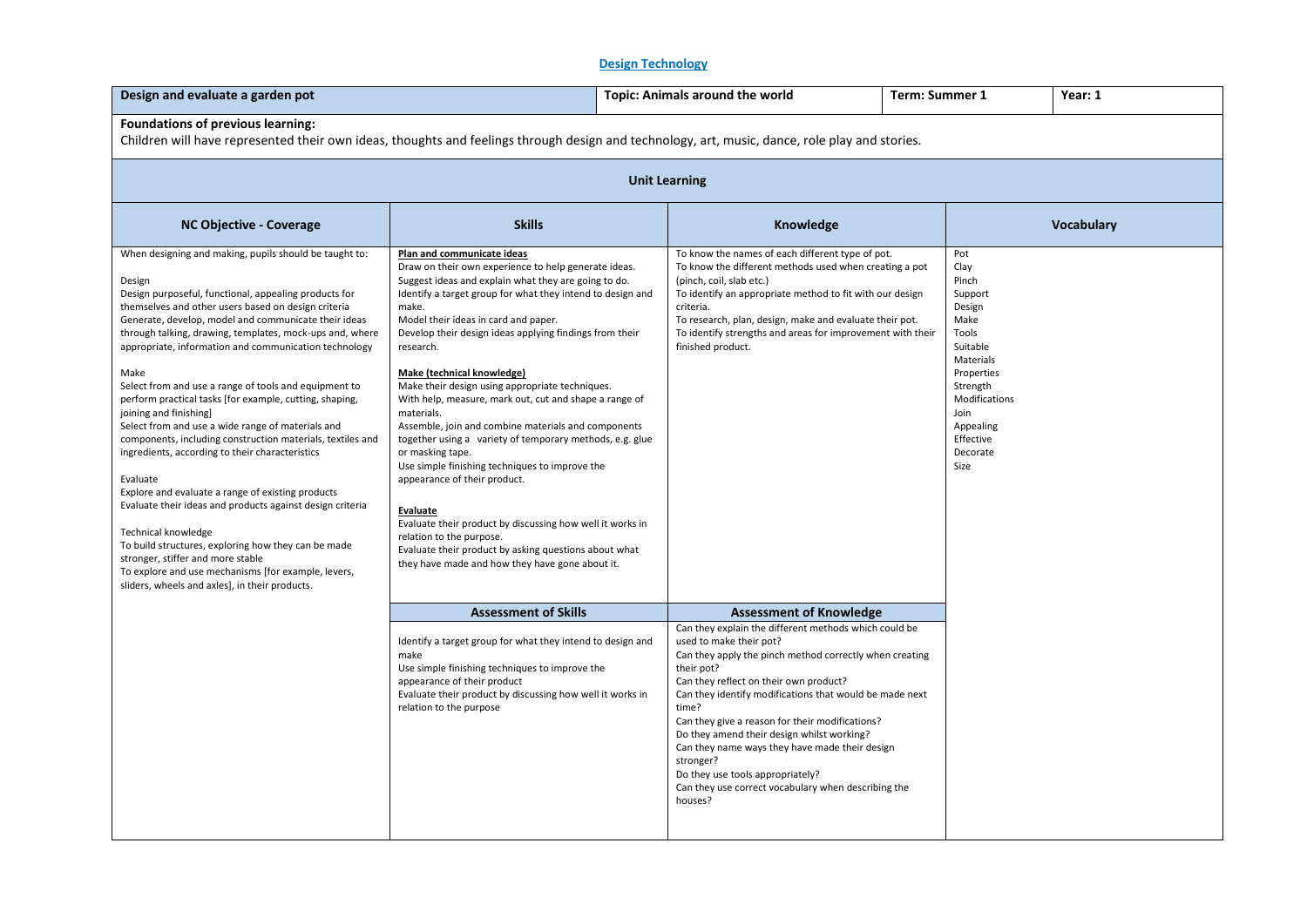### **Physical Education**

| Football                                                                                                                                                                                                                                                                                                                                                                                                                                                                                                                                                                                                                                                                                                                                                                                                                                |                                                                                                                                                                                                                                                                                                                                                                                                                                                                                                                                                                                                                                                                                                                                                    | <b>Term: Summer 1</b>                                                                                                                                                                                                                                                                                                                                                                                                                                                                                                                                                                   | Year: 1                                                                                                                                                                                                                             |  |
|-----------------------------------------------------------------------------------------------------------------------------------------------------------------------------------------------------------------------------------------------------------------------------------------------------------------------------------------------------------------------------------------------------------------------------------------------------------------------------------------------------------------------------------------------------------------------------------------------------------------------------------------------------------------------------------------------------------------------------------------------------------------------------------------------------------------------------------------|----------------------------------------------------------------------------------------------------------------------------------------------------------------------------------------------------------------------------------------------------------------------------------------------------------------------------------------------------------------------------------------------------------------------------------------------------------------------------------------------------------------------------------------------------------------------------------------------------------------------------------------------------------------------------------------------------------------------------------------------------|-----------------------------------------------------------------------------------------------------------------------------------------------------------------------------------------------------------------------------------------------------------------------------------------------------------------------------------------------------------------------------------------------------------------------------------------------------------------------------------------------------------------------------------------------------------------------------------------|-------------------------------------------------------------------------------------------------------------------------------------------------------------------------------------------------------------------------------------|--|
| <b>Foundations of previous learning:</b><br><b>ELGS that feed into PE:</b><br>Physical Development: Children show good control and coordination in large and small movements. They move confidently in a range of ways, safely negotiating space. They handle equipment and tools effectively, including pen<br>Physical Development - Children know the importance for good health of physical exercise, and a healthy diet, and talk about ways to keep healthy and safe. They manage their own basic hygiene and personal needs successfull<br>and going to the toilet independently.<br>Expressive arts and design: Children sing songs, make music and dance, and experiment with ways of changing them. They safely use and explore a variety of materials, tools and techniques, experimenting with colour, design,<br>function. |                                                                                                                                                                                                                                                                                                                                                                                                                                                                                                                                                                                                                                                                                                                                                    |                                                                                                                                                                                                                                                                                                                                                                                                                                                                                                                                                                                         |                                                                                                                                                                                                                                     |  |
|                                                                                                                                                                                                                                                                                                                                                                                                                                                                                                                                                                                                                                                                                                                                                                                                                                         |                                                                                                                                                                                                                                                                                                                                                                                                                                                                                                                                                                                                                                                                                                                                                    | <b>Unit Learning</b>                                                                                                                                                                                                                                                                                                                                                                                                                                                                                                                                                                    |                                                                                                                                                                                                                                     |  |
| <b>NC Objective - Coverage</b>                                                                                                                                                                                                                                                                                                                                                                                                                                                                                                                                                                                                                                                                                                                                                                                                          |                                                                                                                                                                                                                                                                                                                                                                                                                                                                                                                                                                                                                                                                                                                                                    | <b>Skills and Knowledge</b>                                                                                                                                                                                                                                                                                                                                                                                                                                                                                                                                                             | <b>Vocabulary</b>                                                                                                                                                                                                                   |  |
| To master basic movements including running, jumping,<br>throwing and catching, as well as developing balance,<br>agility and co-ordination, and begin to apply these in a<br>range of activities<br>To participate in team games, developing simple tactics for<br>attacking and defending                                                                                                                                                                                                                                                                                                                                                                                                                                                                                                                                             | Pat, throw, kick, stop and sometimes catch a ball.<br>Run a short distance with some control.<br>Throw a projectile in a given direction.<br>Show control and co-ordination when moving or standing still.<br>Move fluently, changing direction and speed easily and avoiding collision<br>Understand the aspects of tracking, and get in line with the ball to receive it<br>opponent's actions.<br>Describe what it feels like when they breathe faster during exercise<br>Explain why running and playing games is good for them<br>Watch others movements carefully<br>Describe what they have done or seen others doing.<br>Copy what they see and say why it is good<br>To identify and show understanding.<br>To perform as part of a team. | Negotiate space when racing and chasing, adjusting speed or changing direction to avoid obstacles.<br>Show control and accuracy with the basic actions for rolling, under arm throwing, striking a ball and kicking.<br>Understand the concepts of aiming, hitting into space, and taking the ball to a good position for aiming<br>Use skills in different ways in different games, and try to win by changing the way they use skills in response to their<br>Recognise space in their games and use it to their advantage planning where to stand to make it difficult for opponents | Run<br>Control<br>Defend<br>Tackle<br>Shoot<br>Goal<br>Attack<br>Goalkeeper<br>Strike<br>Midfield<br>Referee<br>Score<br>Offside<br>Throw in<br>Corner<br>Penalty<br>Kick off<br>Centre<br>Pitch<br>Foul<br>Yellow card<br>Red card |  |
|                                                                                                                                                                                                                                                                                                                                                                                                                                                                                                                                                                                                                                                                                                                                                                                                                                         |                                                                                                                                                                                                                                                                                                                                                                                                                                                                                                                                                                                                                                                                                                                                                    | <b>Assessment</b>                                                                                                                                                                                                                                                                                                                                                                                                                                                                                                                                                                       | Free kick                                                                                                                                                                                                                           |  |
|                                                                                                                                                                                                                                                                                                                                                                                                                                                                                                                                                                                                                                                                                                                                                                                                                                         | Pat, throw, kick, stop and sometimes catch a ball.                                                                                                                                                                                                                                                                                                                                                                                                                                                                                                                                                                                                                                                                                                 |                                                                                                                                                                                                                                                                                                                                                                                                                                                                                                                                                                                         | Team                                                                                                                                                                                                                                |  |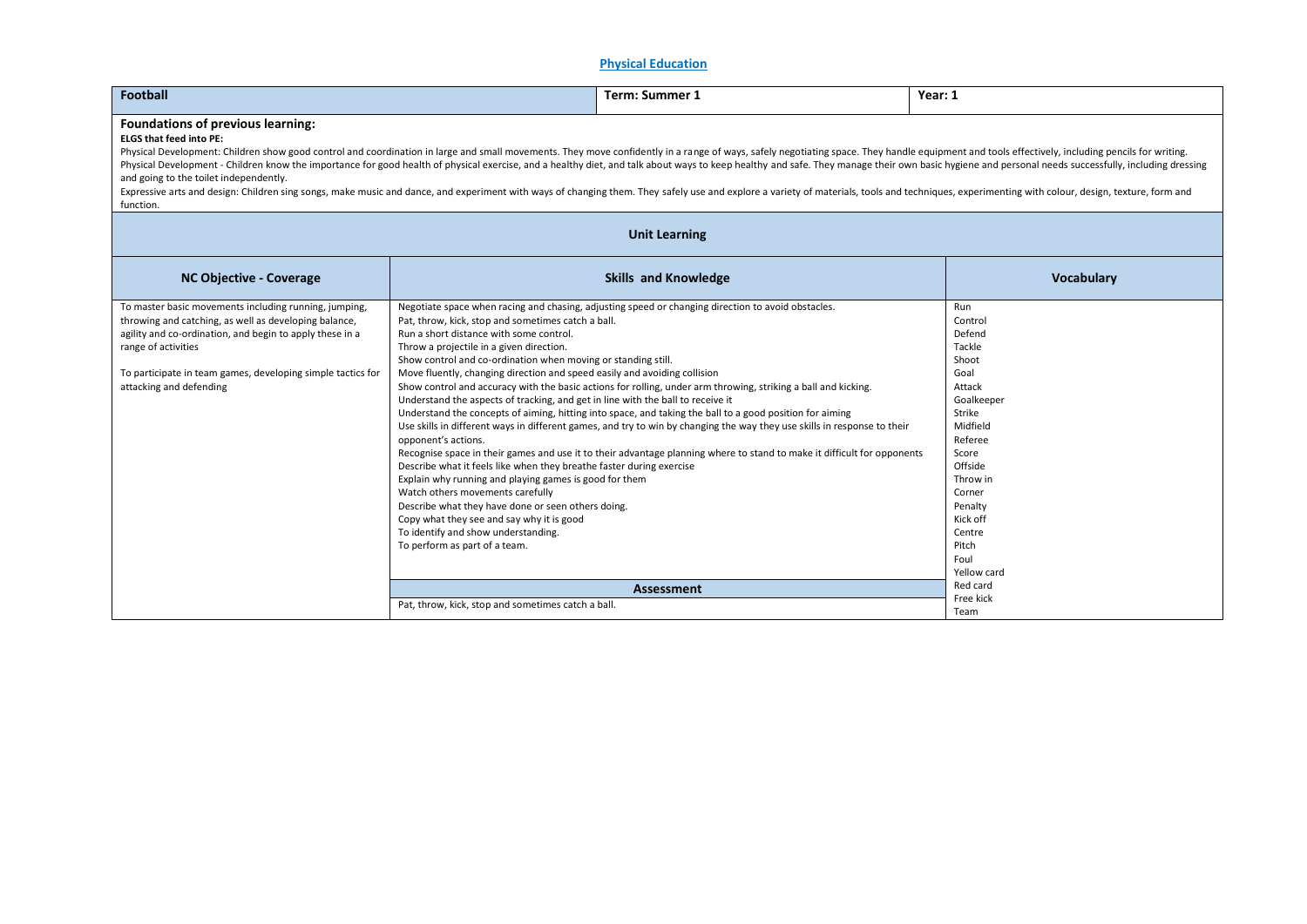# **Religious Education**

| <b>Topic: Judaism: Shabbat</b>                                                                                                                                    | Year: 1                                                                                                                                                                                                                                                                                                                                                                                                                                                                                                                                                                                                                                                                                                                                                                                                                                                                                                                      |                                                                                                                                                                                                                                                                                                                                                                                                                                                                                                                                                                                                                                                                                                                                                                                                                                | Term: Summer 1                                                                                                                                                    |  |  |
|-------------------------------------------------------------------------------------------------------------------------------------------------------------------|------------------------------------------------------------------------------------------------------------------------------------------------------------------------------------------------------------------------------------------------------------------------------------------------------------------------------------------------------------------------------------------------------------------------------------------------------------------------------------------------------------------------------------------------------------------------------------------------------------------------------------------------------------------------------------------------------------------------------------------------------------------------------------------------------------------------------------------------------------------------------------------------------------------------------|--------------------------------------------------------------------------------------------------------------------------------------------------------------------------------------------------------------------------------------------------------------------------------------------------------------------------------------------------------------------------------------------------------------------------------------------------------------------------------------------------------------------------------------------------------------------------------------------------------------------------------------------------------------------------------------------------------------------------------------------------------------------------------------------------------------------------------|-------------------------------------------------------------------------------------------------------------------------------------------------------------------|--|--|
| Foundations of previous learning:<br>Not previously taught - see EYFS                                                                                             |                                                                                                                                                                                                                                                                                                                                                                                                                                                                                                                                                                                                                                                                                                                                                                                                                                                                                                                              |                                                                                                                                                                                                                                                                                                                                                                                                                                                                                                                                                                                                                                                                                                                                                                                                                                |                                                                                                                                                                   |  |  |
|                                                                                                                                                                   | <b>Unit Learning</b>                                                                                                                                                                                                                                                                                                                                                                                                                                                                                                                                                                                                                                                                                                                                                                                                                                                                                                         |                                                                                                                                                                                                                                                                                                                                                                                                                                                                                                                                                                                                                                                                                                                                                                                                                                |                                                                                                                                                                   |  |  |
| <b>NC Objective - Coverage</b>                                                                                                                                    | <b>Skills</b>                                                                                                                                                                                                                                                                                                                                                                                                                                                                                                                                                                                                                                                                                                                                                                                                                                                                                                                | Knowledge                                                                                                                                                                                                                                                                                                                                                                                                                                                                                                                                                                                                                                                                                                                                                                                                                      | Vocabulary                                                                                                                                                        |  |  |
| Is Shabbat important to Jewish children?<br>To empathise with Jewish children by<br>understanding what they do during Shabbat<br>and why it is important to them. | Thinking about religion and belief<br>Recall features of religious, spiritual and moral stories and<br>other forms of religious expression<br>Recognise and name features of religions and beliefs<br>Enquiring, investigating and interpreting<br>Recognise symbols and other forms of religious expression<br>Beliefs and teachings (what people believe)<br>Recount outlines of some religious stories<br>Practices and lifestyles (what people do)<br>Recognise features of religious life and practice<br>Expression and language (How people express<br>themselves)<br>Recognise some religious symbols and words<br>Identity and experience (Making sense of who we are)<br>Identify aspects of own experience and feelings, in<br>religious material studied<br>Values and commitments (Making sense of right and<br>wrong)<br>Identify what is of value and concern to themselves, in<br>religious material studied | To know that different days of the week can be important<br>for many reasons.<br>To identify things that can give a day special value.<br>To understand that Judaism is a religion that many people<br>follow within England.<br>To know what a Kippah is and why people wear it.<br>To know that Friday and Saturday are special days for<br>Jewish people.<br>To know that Friday is often called Sabbath Day.<br>To know that Sabbath day is to focus on God and family.<br>To know that the special meal is called Shabbat.<br>To understand what happens during a Shabbat meal -<br>food, blessings, ceremony and family time.<br>To know that Jewish people visit a synagogue as their<br>place of worship.<br>To understand why Jewish children celebrate Shabbat.<br>To understand the role of prayers during Shabbat. | Jewish<br>Non Jewish<br>Sabbath<br>Prayers<br>Reflection<br>Ceremony<br>Candles<br>Special food<br>Kippah<br>Synagogue<br><b>Blessings</b><br>Ceremony<br>Shabbat |  |  |
|                                                                                                                                                                   | <b>Assessment of Skills</b>                                                                                                                                                                                                                                                                                                                                                                                                                                                                                                                                                                                                                                                                                                                                                                                                                                                                                                  | <b>Assessment of Knowledge</b><br>I can use the right names for things that are special to                                                                                                                                                                                                                                                                                                                                                                                                                                                                                                                                                                                                                                                                                                                                     |                                                                                                                                                                   |  |  |
|                                                                                                                                                                   | I can tell you which my favourite day of the week is and<br>talk ab out food I would like to share in a special meal.<br>I can start to make a connection between being Jewish.                                                                                                                                                                                                                                                                                                                                                                                                                                                                                                                                                                                                                                                                                                                                              | Jewish people during Shabbat and explain why.                                                                                                                                                                                                                                                                                                                                                                                                                                                                                                                                                                                                                                                                                                                                                                                  |                                                                                                                                                                   |  |  |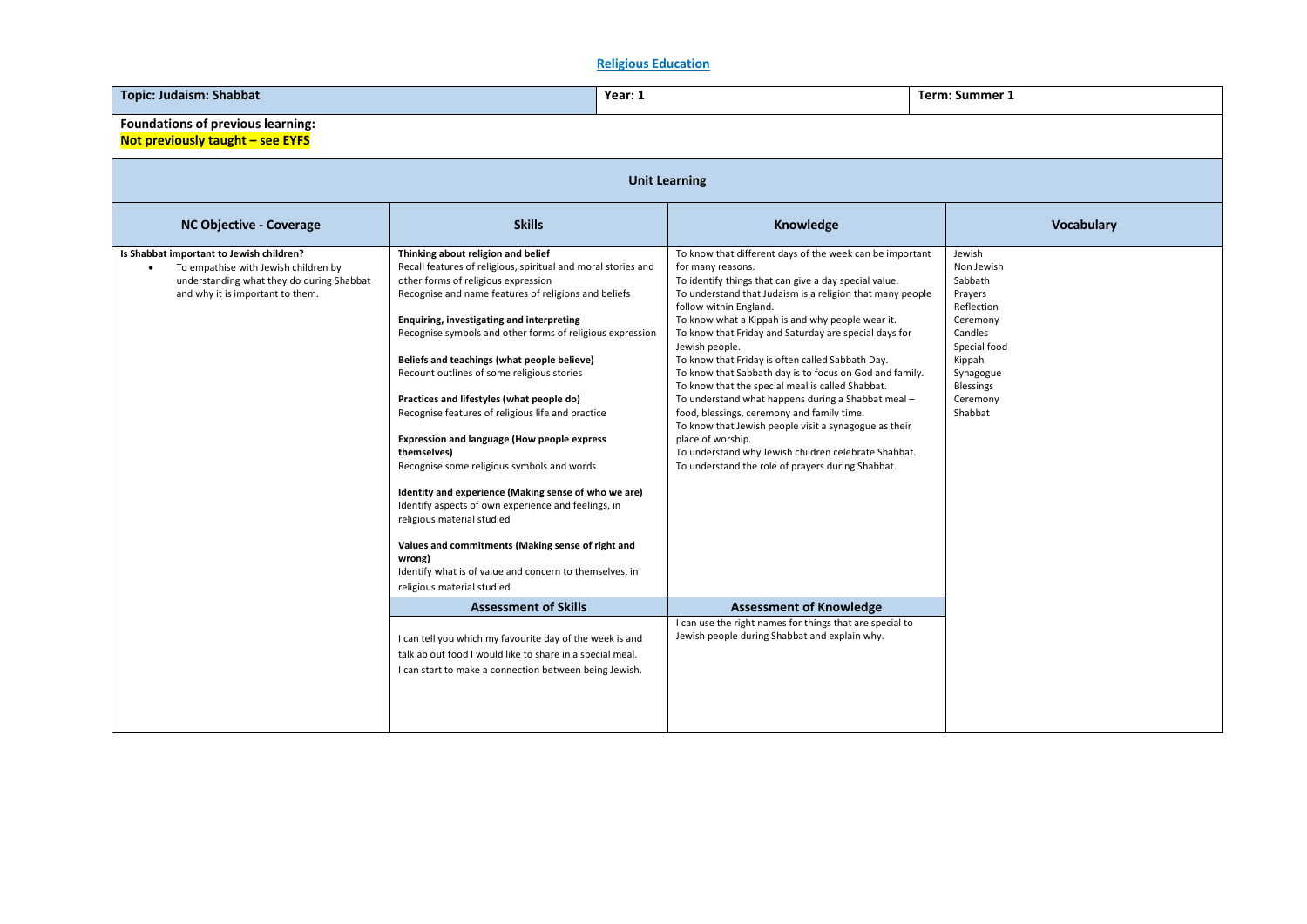**Computing**

| <b>My Foo Detective Dance</b>                                                                                                                                                                                                                                                             |                                                                                                                                                                                                                                                                                            | <b>Topic: Programming</b>                                                                                                                    | Year: 1                                                                                                                                                                                                                              |                                                                                                                                      | <b>Term: Summer 1</b>                                                                                                   |
|-------------------------------------------------------------------------------------------------------------------------------------------------------------------------------------------------------------------------------------------------------------------------------------------|--------------------------------------------------------------------------------------------------------------------------------------------------------------------------------------------------------------------------------------------------------------------------------------------|----------------------------------------------------------------------------------------------------------------------------------------------|--------------------------------------------------------------------------------------------------------------------------------------------------------------------------------------------------------------------------------------|--------------------------------------------------------------------------------------------------------------------------------------|-------------------------------------------------------------------------------------------------------------------------|
| <b>Foundations of previous learning:</b><br>Children from EYFS are be able to<br>make a floor robot move.<br>٠<br>use simple software to make something happen.<br>٠<br>make choices about the buttons and icons I press, touch or click on.<br>٠                                         |                                                                                                                                                                                                                                                                                            |                                                                                                                                              |                                                                                                                                                                                                                                      |                                                                                                                                      |                                                                                                                         |
| <b>Unit Learning</b>                                                                                                                                                                                                                                                                      |                                                                                                                                                                                                                                                                                            |                                                                                                                                              |                                                                                                                                                                                                                                      |                                                                                                                                      |                                                                                                                         |
| <b>NC Objective - Coverage</b>                                                                                                                                                                                                                                                            | <b>Skills</b>                                                                                                                                                                                                                                                                              |                                                                                                                                              | Knowledge                                                                                                                                                                                                                            |                                                                                                                                      | <b>Vocabulary</b>                                                                                                       |
| Understand what algorithms are, how they are<br>implemented as programs on digital devices, and that<br>programs execute by following precise and unambiguous<br>instructions<br>Create and debug simple programs<br>Use logical reasoning to predict the behaviour of simple<br>programs | <b>Computer Science:</b><br>Understand what algorithms are<br>When a computer does something it is following<br>instructions called code.<br>Understand that programs respond to inputs to do<br>different things.<br>Can give precise instructions for a program to work<br>successfully. | happen.<br>robot do what I want.<br>of instructions.<br>To begin to use software to create movement and<br>patterns on a screen.<br>program. | To describe what actions I need to do to make something<br>To press the buttons in the correct order to make my<br>To begin to predict what will happen for a short sequence<br>To use the word debug when I correct mistakes when I | Algorithm<br><b>Backward Button</b><br>Clear<br>Code<br>Debug<br>Distance<br>Floor robot<br>Forward<br>Go<br>Instructions<br>Mistake | Move<br>Pause / Wait<br>Predict<br>Program<br>Quarter turn / right angle<br>Turn left<br>Turn right<br>Sequence<br>Stop |
|                                                                                                                                                                                                                                                                                           |                                                                                                                                                                                                                                                                                            | Assessment of Skills/Assessment of Knowledge                                                                                                 |                                                                                                                                                                                                                                      |                                                                                                                                      |                                                                                                                         |
|                                                                                                                                                                                                                                                                                           | Can I listen to an algorithm and implement it as a program?<br>Can I debug a program accurately after testing?<br>Can I follow instructions to perform a dance with friends?                                                                                                               |                                                                                                                                              |                                                                                                                                                                                                                                      |                                                                                                                                      |                                                                                                                         |